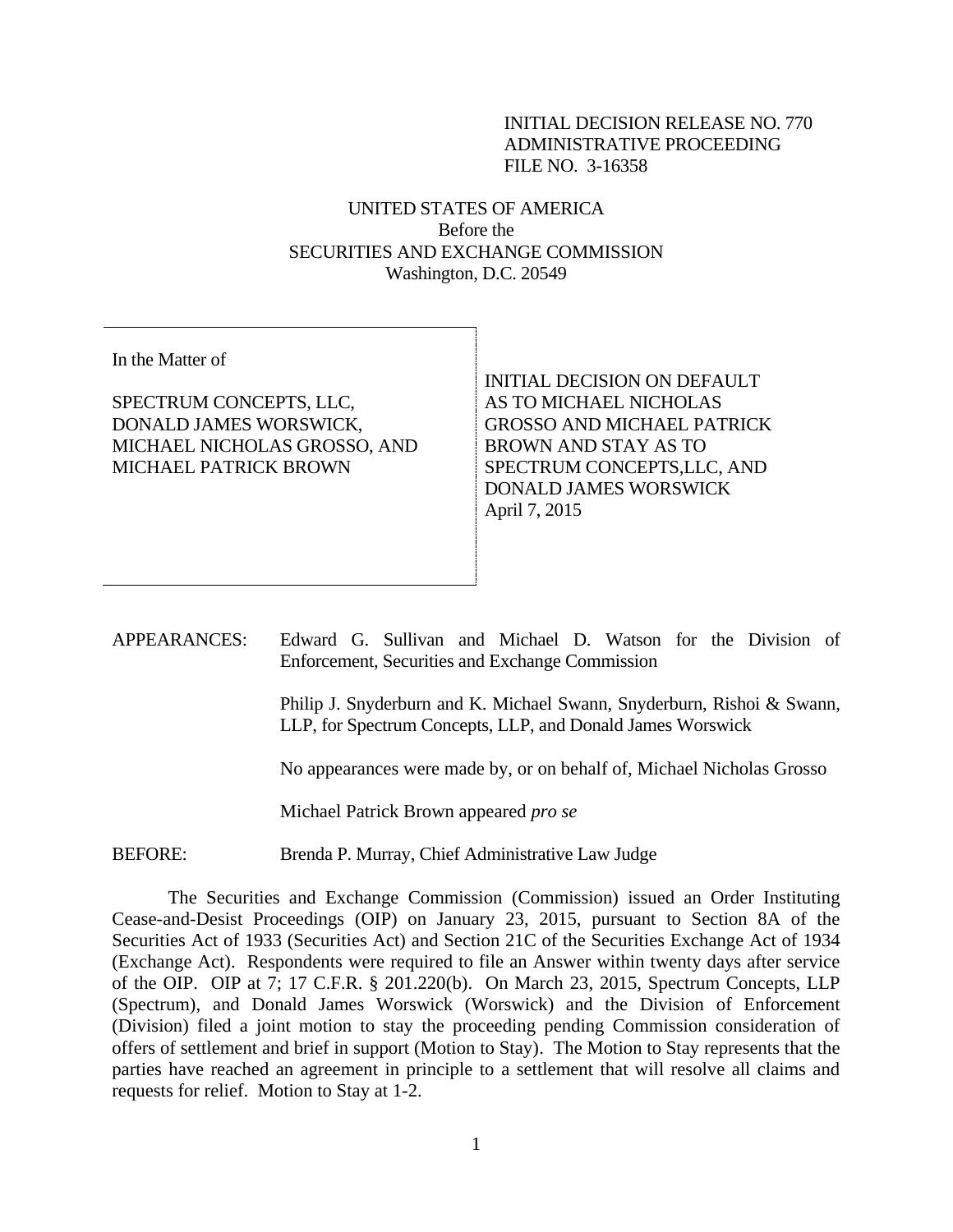Michael Nicholas Grosso (Grosso) and Michael Patrick Brown (Brown) were served with the OIP on February 23, 2015, and February 10, 2015, respectively. *Spectrum Concepts, LLC*, Admin. Proc. Rulings Release No. 2370, 2015 SEC LEXIS 771 at \*1-2 (Mar. 2, 2015). On March 2, 2015, I warned Grosso and Brown that I would default them if they did not file Answers and that I would default any party that failed to participate in the prehearing conference. *Id.* at \*4. All the parties, except Grosso, participated in a prehearing conference on March 5, 2015, at which I reminded Brown that failing to file an Answer was grounds for default. *Spectrum Concepts, LLC*, Admin. Proc. Rulings Release No. 2385, 2015 SEC LEXIS 855 (Mar. 6, 2015). Grosso sent a letter, which the Office of the Secretary (Secretary) filed on March 10, 2015, stating that he had cooperated with the Commission last year, had spent five hours with Michael Watson in New York City explaining everything he knew, and had no further knowledge of Spectrum or Brown. I take official notice of a closed action, *SEC v. Grosso*, 1:13 mi 158 (N.D. Ga.), in which the Commission filed a motion on October 21, 2013, for enforcement of an administrative subpoena. 17 C.F.R. § 201.323. On March 11, 2015, I informed Grosso via email, with copy to the Secretary, that this administrative proceeding was a separate matter from the subpoena enforcement action, and he could be held in default if he did not file an Answer, participate in the hearing, or otherwise defend the proceeding.

On March 17, 2015, the Division filed separate motions to deem Grosso and Brown in default (Grosso Motion, Brown Motion) citing Rule 155(a)(2) of the Commission's Rules of Practice. I GRANT the Division's Motions and find Grosso and Brown in default, and find that the allegations in the OIP are true as to them. Both Respondents fall within Rule  $155(a)(2)$ because both failed to file an Answer, to respond to a dispositive motion, and to otherwise contest the proceeding. In addition, Grosso did not appear at a prehearing conference. 17 C.F.R. §§ 201.155(a), .220(f), .221(f).

### **Findings of Fact**

Grosso is 60 years of age and a resident of Rocky Point, New York.<sup>1</sup> OIP at 3. Brown is forty-seven years old and a resident of Boca Raton, Florida. *Id.* Spectrum is a Florida limited liability company that Worswick created in January 2010 for the supposed purpose of sponsoring and promoting concerts. *Id.* at 2. However, other than the investor funds which Spectrum received into its bank account, Spectrum has never had any corporate assets or business operations, and has served only as a vehicle for Worswick's fraud.<sup>2</sup> *Id.* Spectrum has never registered an offering of securities under the Securities Act or a class of securities under the Exchange Act. *Id.*

 $\overline{a}$ 

<sup>&</sup>lt;sup>1</sup> While the OIP states that Grosso is a resident of Rocky Point, New York, he has since moved to Andes, New York.

 $2$  Any mention of behavior of Spectrum or Worswick in this Initial Decision is true only for purposes of this Initial Decision as to Respondents Grosso and Brown. 17 C.F.R. § 201.155(a) ("A party to a proceeding may be deemed to be in default and the Commission or the hearing officer may determine the proceeding against that party upon consideration of the record, including the [OIP], the allegations of which may be deemed true."). I do not make any findings as to Spectrum or Worswick.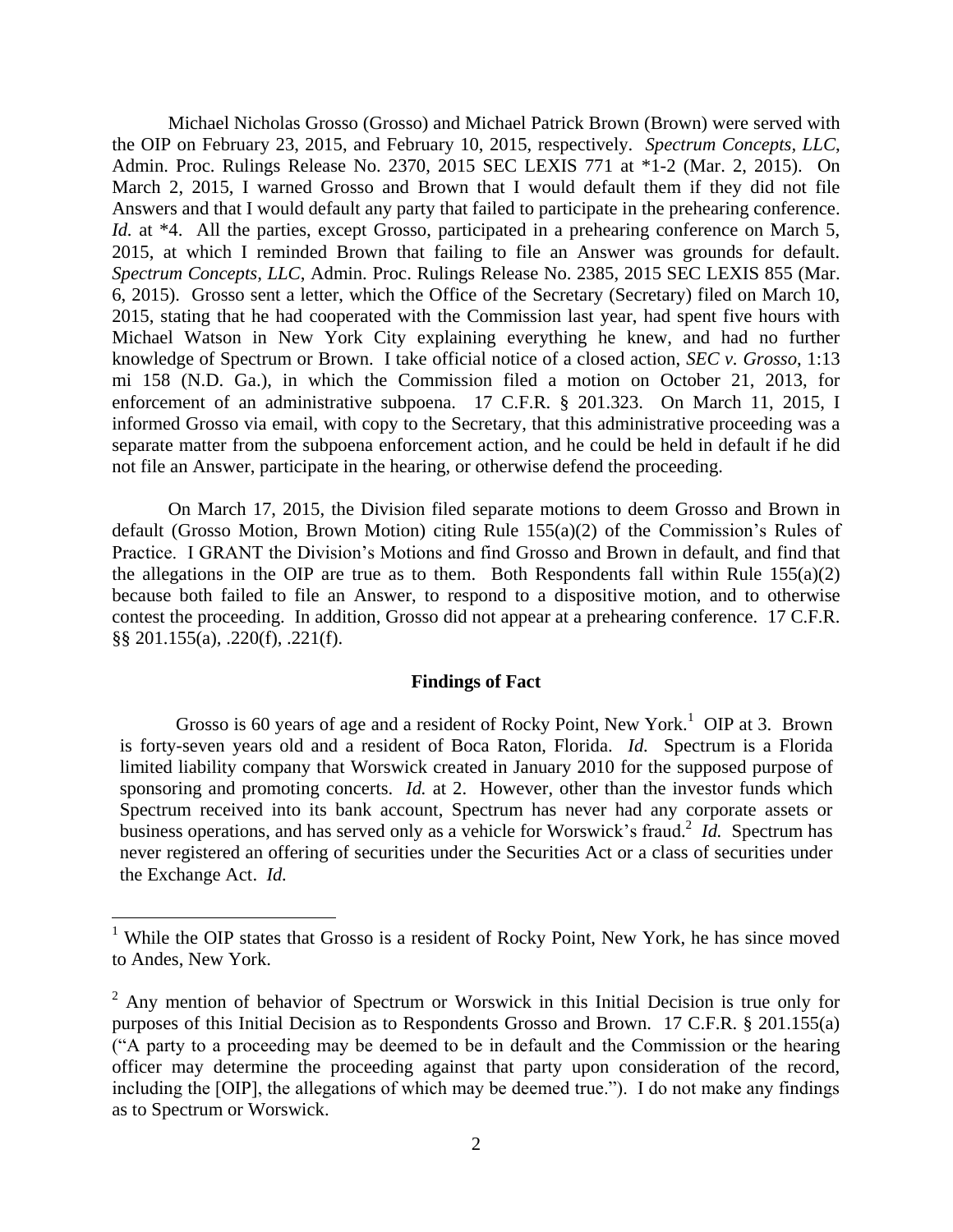Between approximately May 2012 and October 2012 (the Offering Period), Worswick, acting through Spectrum, offered and sold to at least five elderly investors \$465,000 of investments in what he called "Private Joint Venture Credit Enhancement Agreements" (Enhancement Agreements). OIP at 2. In selling the Enhancement Agreements, Worswick was helped by Brown, who devised and drafted the language of the Enhancement Agreements and other documents presented, or intended to be presented, to investors as part of the offering, and helped sell them to at least two investors. *Id.* at 2-3.Grosso also helped sell the Enhancement Agreements to investors while portraying himself falsely as an officer or employee of Spectrum. *Id.* During the Offering Period, Brown portrayed himself as an attorney-at-law but, in fact, has never been licensed as an attorney by any state. *Id.* at 3. In 2004, Brown was charged by the Commission with violations of Section 10(b) of the Exchange Act and Rule 10b-5, thereunder. *Id.* at 3.In 2005, Brown settled those charges by consenting to a court order enjoining him from future violations of Section 10(b) of the Exchange Act and Rule 10b-5, thereunder, and barring him for a period of two years from participating in the offering of a penny stock. *Id.* 

Worswick and Grosso reviewed, edited, and disseminated to investors the documents created by Brown, and also solicited investors themselves. OIP at 3. Grosso posted information about the offering on a classified advertisement website in order to attract investors broadly. *Id.* Worswick, Brown, and Grosso were helped in their sale efforts by one or more of four individuals, who helped to identify and refer investors interested in Spectrum's Enhancement Agreements. *Id.* at 2. The Enhancement Agreements represented to investors that investor funds would be placed by Spectrum in "private funding projects" and used to "set up" a "credit facility" and something called a "trade slot" that would then be "blocked" for the benefit of a supposed "trade platform." *Id.* In selling Enhancement Agreements, Worswick, Brown, and Grosso told investors that, by investing in an Enhancement Agreement, the investors, along with Spectrum, would earn returns ranging from 900% in twenty days to 4,627% annually. *Id.* The investments were fictitious. *Id.*

After signing certain forms, early investors were allowed to discuss their potential investment with Brown. OIP at 4. Brown, Grosso or Worswick finalized the investor's Enhancement Agreement and provided it to the investor for signing. *Id.* Grosso and Worswick made some revisions to the Enhancement Agreements drafted by Brown for the final three investors. *Id.* Brown's role in the fraud lessened in or about the late summer of 2012. *Id.*

To add legitimacy to the offering, Worswick arranged for an escrow agent to receive investor funds and to release the funds to Spectrum at the investor's direction when certain preconditions were met. OIP at 4. Worswick, Brown, or Grosso would tell investors that the preconditions had occurred. *Id.* The use of an escrow agent provided a façade of legitimacy. *Id.* Investors in the Enhancement Agreements had no means to verify independently whether the pre-conditions had occurred. *Id.* The financial guarantee provided to two investors was fictitious. *Id.*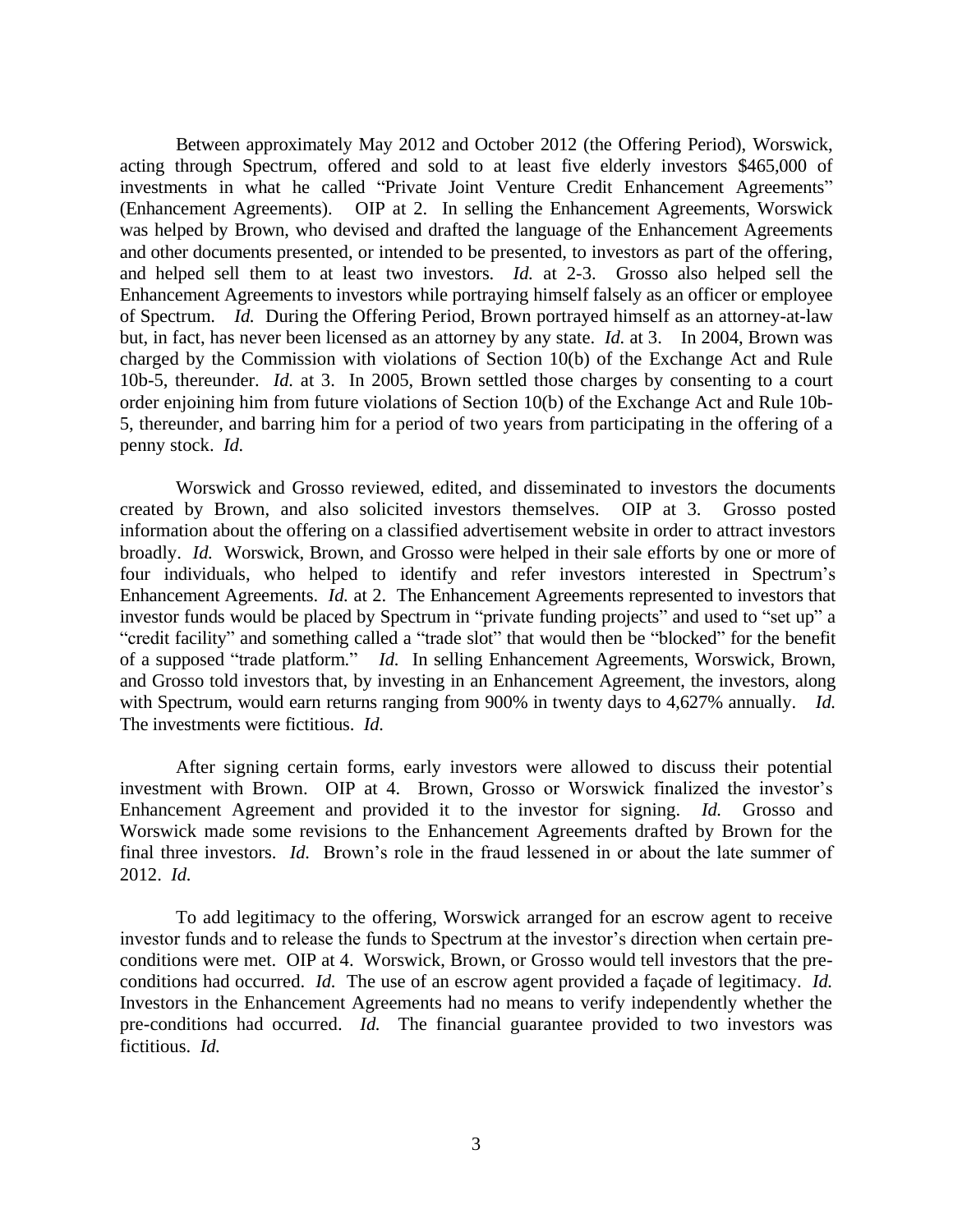The Enhancement Agreements only vaguely described how investor funds would be used. OIP at 4. According to their terms, Spectrum would establish a credit facility and trade slot "approximately 7 banking days" after it received investor funds from escrow. *Id.* Afterwards, the credit facility and trade slot would be "blocked for the benefit of a trade platform." *Id.* The Enhancement Agreements further represented that the trade platform would begin making profit payments to the escrow attorney within thirty banking days of the trade platform being blocked, and that the escrow agent would disperse profit payments to investors within one business day of the escrow agent receiving them. *Id.* In addition, Spectrum itself would somehow participate in the investment with the investors and share in the profits accordingly. *Id.*

On June 18, 2012, Spectrum provided two investors with a financial guarantee, drafted by Brown and signed by Worswick, and purportedly backed by a particular insurance company. OIP at 5. In a June 18, 2012, email, Brown communicated through an intermediary to one of the investors that the "policy will be effective tomorrow . . . and must be signed by [the investor] and Mr. Worswick and sent back to [Brown]." *Id.* Brown added that the investor needed to release the funds from the escrow agent so that the policy premium could be paid. *Id.* In fact, the financial guarantee provided by Spectrum was fictitious. *Id.*

Of the \$465,000 of investor funds raised, two investors obtained a return of their funds of \$265,000. OIP at 2. Most of the remaining \$200,000 was misappropriated by Worswick. *Id.* Among other things, he spent a portion of this amount on living expenses and paid other portions to a variety of people, including Grosso, who received \$27,500. *Id.* Brown was paid between \$15,000 and \$20,000. *Id.* at 6.

#### **Conclusions of Law**

Section 17(a) of the Securities Act, Section 10(b) of the Exchange Act, and Exchange Act Rule 10b-5, prohibit fraudulent conduct in the offer, purchase, and sale of securities using the instrumentalities of interstate commerce. 15 U.S.C. §§ 77q(a), 78j(b); 17 C.F.R. § 240.10b-5. Sections 5(a) and 5(c) of the Securities Act prohibit, absent an exemption, any person, directly or indirectly, making use of any means or instruments of transportation or communication in interstate commerce or of the mails to sell a security for which a registration statement is not in effect or to offer to sell a security for which a registration statement has not been filed. 15 U.S.C. § 77e(a), (c). Grosso's and Brown's default leave as uncontested and therefore deemed to be true, allegations that they violated Sections 5(a), 5(c), and 17(a) of the Securities Act, Section 10(b) of the Exchange Act, and Exchange Act Rule 10b-5, as alleged in the OIP. 17 C.F.R. § 201.155(a).

#### **Sanctions**

This proceeding was instituted pursuant to Section 8A of the Securities Act and Section 21C of the Exchange Act. Section 8A(a) of the Securities Act authorizes the Commission where it finds, after notice and opportunity for hearing, that a person has violated a provision of the statute to order the person to cease and desist from committing or causing such violation and any future violation. 15 U.S.C. § 77h-1(a). Section  $8A(e)$  of the Securities Act authorizes the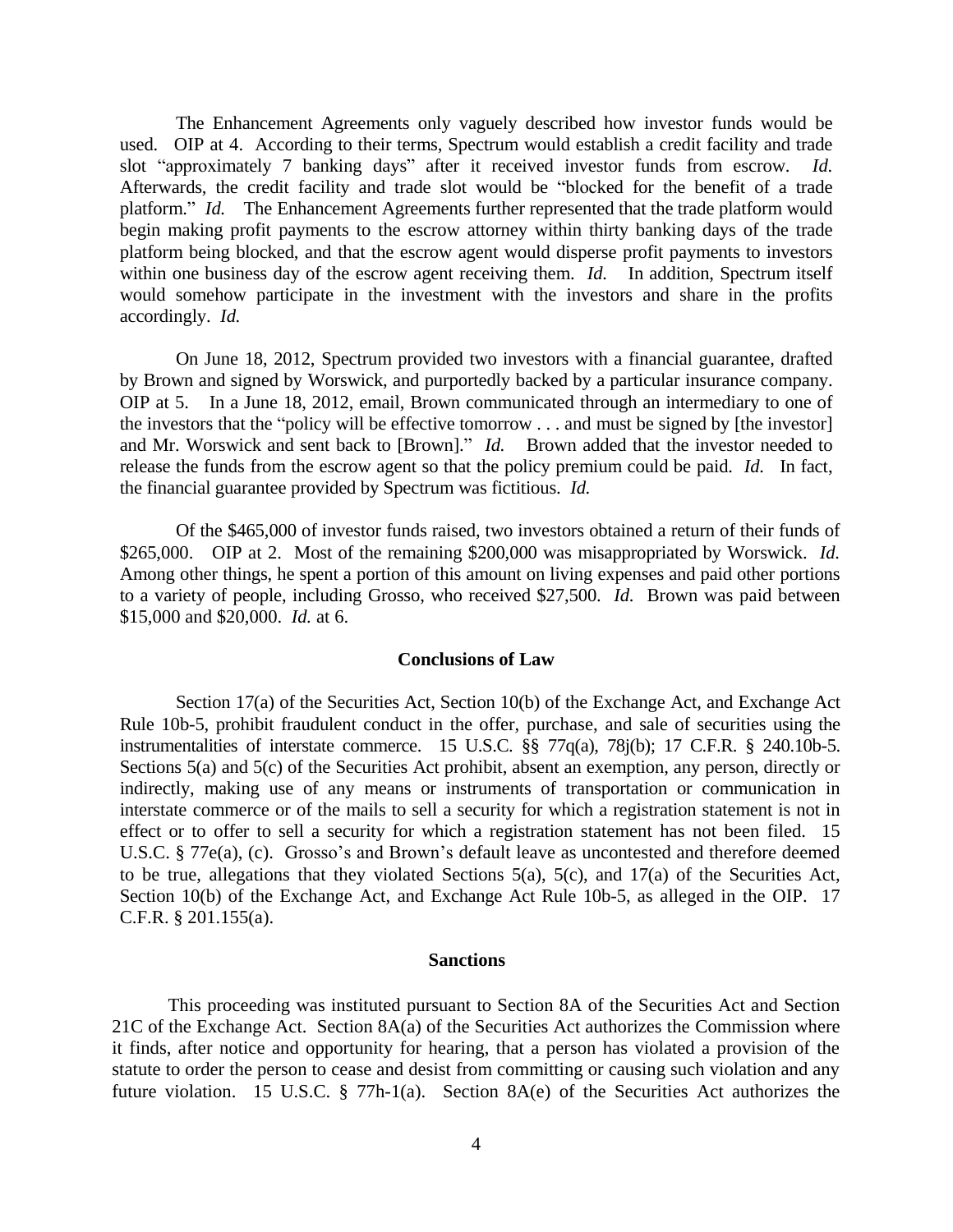Commission in a cease-and-desist proceeding to order disgorgement, including reasonable interest. 15 U.S.C. § 77h-1(e). Section 8A(g) of the Securities Act authorizes the Commission to impose civil money penalties in a cease-and-desist proceeding, after notice and hearing, where it finds a violation of the Securities Act and finds that a penalty is in the public interest. 15 U.S.C. § 77h-1(g). Sections 21C and 21B of the Exchange Act contain similar provisions. 15 U.S.C. §§ 78u-2(a)(2), 78u-3(a), (e).

The *Steadman* factors are used to determine whether a sanction is in the public interest: egregiousness of the actions; the isolated or recurrent nature of the infraction; the degree of scienter involved; the sincerity of assurances against future violations; recognition of the wrongful nature of the conduct; and the likelihood that the respondent's occupation will present opportunities for future violations. *Steadman v. SEC*, 603 F.2d 1126, 1140 (5th Cir. 1979), *aff'd on other grounds*, 450 U.S. 91 (1981); *see Gary M. Kornman*, Exchange Act Release No. 59403, 2009 SEC LEXIS 367, at \*22 (Feb. 13, 2009), *pet. denied*, 592 F.3d 173 (D.C. Cir. 2010).The Commission's inquiry into the appropriate sanction to protect the public interest is a flexible one, and no one factor is dispositive. *Gary M. Kornman*, 2009 SEC LEXIS 367, at \*22. The Commission also considers the deterrent effect of administrative sanctions. *See Schield Mgmt. Co.*, Exchange Act Release No. 53201, 2006 SEC LEXIS 195, at \*35-36 & n.46 (Jan. 31, 2006).

Grosso's and Brown's conduct was egregious and recurrent in that they participated in a blatant fraud over an approximate five-month period, and they acted with a high degree of scienter in that they helped the main perpetrator of a prime bank scheme. OIP at 1. Neither has demonstrated any remorse or recognition that their conduct violated the securities statutes. Moreover, the Commission has made clear that it considers violations of the antifraud provisions of the federal securities laws to be serious violations. *Marshall E. Melton*, Investment Advisers Act of 1940 Release No. 2151, 2003 SEC LEXIS 1767 at \*29-30 (July 25, 2003) and later cases. Brown's violations are amplified by the fact that the Commission enjoined Brown from antifraud violations in 2005. OIP at 3. The conduct is recent, having occurred in 2012 and investors were harmed in the amount of \$200,000. There are no mitigating circumstances.

The Division requests that Grosso: (1) disgorge \$27,500, the amount he received in investor proceeds, with prejudgment interest of \$2,056.76; (2) pay a third tier civil penalty; and (3) be ordered to cease and desist from further fraudulent conduct. Grosso Motion at 2, Ex. A. The Division requests that Brown: (1) disgorge "the lower end" of a \$15,000 to \$20,000 range of investor proceeds he received, with prejudgment interest of \$1,121.87; (2) pay a third tier civil penalty; and (3) cease and desist from further fraudulent conduct. Brown Motion at 2-3, Ex. A.

### **Cease and Desist**

If the Commission finds that a person has violated certain provisions of the federal securities laws, Section 8A of the Securities Act and Section 21C of the Exchange Act authorize the Commission to enter an order requiring a person to cease and desist from committing or causing that violation and any future violation. 15 U.S.C. §§ 77h-1, 78u-3. In determining whether to issue a cease-and-desist order, the Commission considers essentially the same factors as in *Steadman*. *KPMG Peat Marwick LLP*, Exchange Act Release No. 43862, 2001 SEC LEXIS 98, at \*116 (Jan. 19, 2001), *pet. denied*, 289 F.3d 109 (D.C. Cir. 2002). There must also be some likelihood of future violations, although the required showing is "significantly less than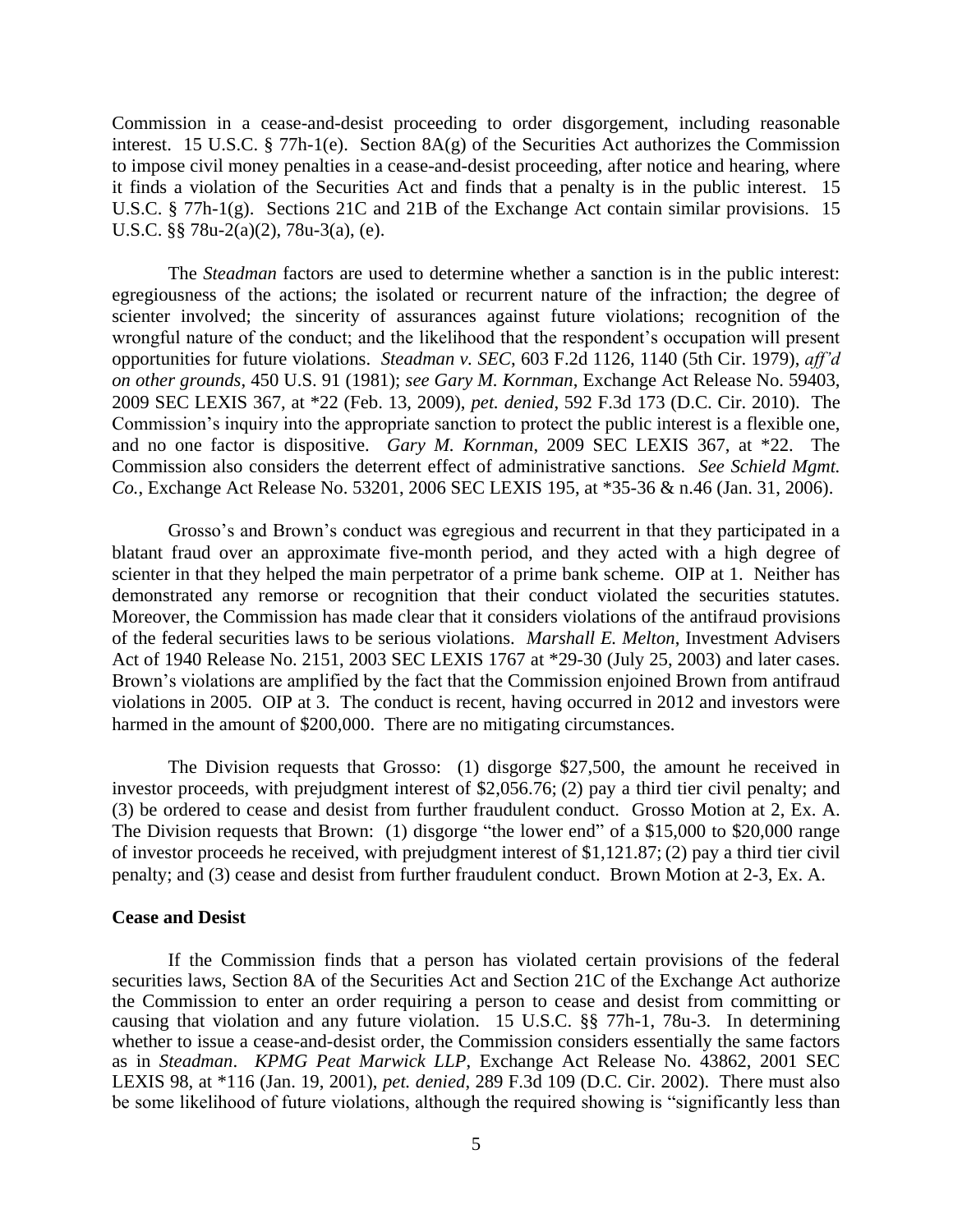that required for an injunction." *Id.* at \*101, \*114. Absent evidence to the contrary, a single past violation ordinarily suffices to establish risk of future violations. *Id.* at \*102-03, \*114-15 & n.147. In addition, the Commission considers "whether the violation is recent, the degree of harm to investors or the marketplace resulting from the violation, and the remedial function to be served by the cease-and-desist order in the context of any other sanctions being sought in the same proceedings." *Id.* at \*116.

Consideration of the factors indicates serious measures are needed to protect the public with respect to the activities of Grosso and Brown in the securities industry, taking into account the other sanctions imposed by this Initial Decision. Brown's violations occurred despite his being enjoined, so the probability of future violations is very high. By defaulting, Grosso has shown no appreciation for the seriousness of his acts or this process, and as such, the probability of his future violations appears to be substantial. For all these reasons, Brown and Grosso will be ordered to cease and desist from committing any further violations.

### **Disgorgement**

Securities Act Section 8A(e) and Exchange Act Sections 21B(e) and 21C(e) authorize disgorgement, including reasonable interest, in cease-and-desist proceedings. 15 U.S.C. §§ 77h-1(e), 78u-2(e), 78u-3(e). The case law is clear that persons who violate the securities statutes should be required to disgorge ill-gotten gains with prejudgment interest. Disgorgement of illegal gains is an equitable remedy designed to deprive the wrongdoer of his unjust enrichment and to deter him and others from violating the securities laws. *SEC v. First Pac. Bancorp.*, 142 F.3d 1186, 1191 (9th Cir. 1998), *cert. denied*, 525 U.S. 1121 (1999); *SEC v. First City Fin. Corp.*, 890 F.2d 1215, 1230 (D.C. Cir. 1989); *SEC v. Commonwealth Chem. Sec., Inc.*, 574 F.2d 90, 102 (2d Cir. 1978). It is undisputed that Grosso received \$27,500 and Brown received a minimum of \$15,000 as a result of their wrongdoing. They will be required to disgorge these amounts, with prejudgment interest.

## **Civil Money Penalty**

Section 8A(g) of the Securities Act and Section 21B(b) of the Exchange Act set out a three-tiered system for determining the maximum civil penalty for each act or omission. A maximum third-tier penalty is permitted if (1) the violations involved fraud, deceit, manipulation, or deliberate or reckless disregard of a regulatory requirement; and (2) such act or omission directly or indirectly resulted in substantial losses or created a significant risk of substantial losses to other persons or resulted in substantial pecuniary gain to the person who committed the act or omission. 15 U.S.C. §§ 77h-1(g)(2)(C), 78u-2(b)(3). To determine whether a penalty is in the public interest, Exchange Act Section 21B calls for consideration of: (1) whether the act or omission involved fraud, deceit, manipulation, or deliberate or reckless disregard of a regulatory requirement; (2) the harm caused to others; (3) any unjust enrichment; (4) any prior violations; (5) the need for deterrence; and (6) such other matters as justice may require. 15 U.S.C. § 78u-2(c).

Grosso's and Brown's conduct satisfies the requirements for a third-tier penalty because they committed violations that involved fraud, caused harm to others and unjust enrichment to themselves; and as discussed above, these penalties are in the public interest. For the period May to October 2012, the maximum amount of civil penalty for each act or omission at the third tier is \$150,000 for a natural person. 17 C.F.R. § 201.1004, Subpt. E, Table IV. The OIP describes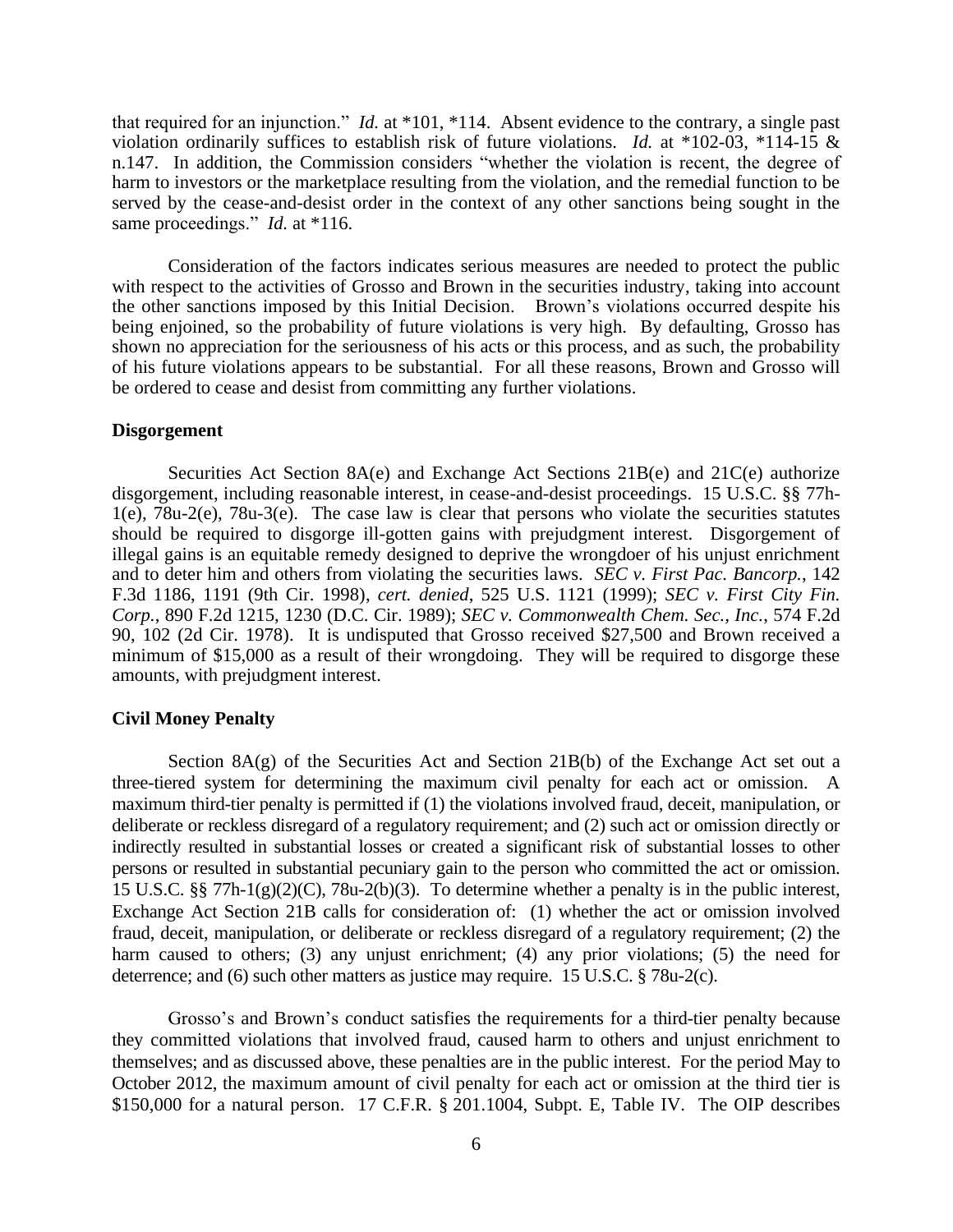Grosso and Brown as playing a significant role in a scheme that was blatantly illegal; therefore, they should be ordered to pay a maximum third-tier penalty for each of the five investors who purchased Enhancement Agreements.

## **Order**

I STAY the proceedings as to Spectrum Concepts, LLC, and Donald James Worswick, pursuant to Commission Rule of Practice  $161(c)(2)(i)$ , 17 C.F.R. § 201.161(c)(2)(i).

I ORDER, pursuant to Section 8A of the Securities Act of 1933, and Section 21C of the Securities Exchange Act of 1934, that Michael Nicholas Grosso and Michael Patrick Brown shall cease and desist from committing or causing violations, and any future violations, of Sections 5(a), 5(c), and 17(a) of the Securities Act of 1933 and Section 10(b) of the Securities Exchange Act of 1934 and Exchange Act Rule 10b-5.

I FURTHER ORDER, pursuant to Section 8A(e) of the Securities Act of 1933 and Sections 21B(e) and 21C(e) of the Securities Exchange Act of 1934, that Michael Nicholas Grosso shall disgorge \$27,500, with prejudgment interest, and that Michael Patrick Brown shall disgorge \$15,000, with prejudgment interest. Prejudgment interest shall be calculated at the underpayment rate of interest established under Section  $6621(a)(2)$  of the Internal Revenue Code, 26 U.S.C. § 6621(a)(2), shall be compounded quarterly, and shall run from October 1, 2012, through the last day of the month preceding the month in which payment is made. 17 C.F.R. § 201.600.

I FURTHER ORDER that, pursuant to Section 8A(g) of the Securities Act of 1933 and Section 21B(a) of the Securities Exchange Act of 1934, Michael Nicholas Grosso and Michael Patrick Brown shall each pay a civil monetary penalty in the amount of \$750,000.

Payment of disgorgement, prejudgment interest, and civil penalties shall be made no later than twenty-one days following the day this Initial Decision becomes final, unless the Commission directs otherwise. Payment shall be made in one of the following ways: (1) transmitted electronically to the Commission, which will provide detailed ACH transfer/Fedwire instructions upon request; (2) direct payments from a bank account via Pay.gov through the Commission website at http://www.sec.gov/about/offices/ofm.htm; or (3) by certified check, United States postal money order, bank cashier's check, wire transfer, or bank money order, payable to the Securities and Exchange Commission. Any payment by certified check, United States postal money order, bank cashier's check, wire transfer, or bank money order shall include a cover letter identifying the Respondent(s) and Administrative Proceeding No. 3-16358, shall be delivered to: Enterprises Services Center, Accounts Receivable Branch, HQ Bldg., Room 181, AMZ-341, 6500 South MacArthur Bld., Oklahoma City, Oklahoma 73169. A copy of the cover letter and instrument of payment shall be sent to the Commission's Division of Enforcement, directed to the attention of counsel of record.

This Initial Decision shall become effective in accordance with and subject to the provisions of Rule 360 of the Commission's Rules of Practice, 17 C.F.R. § 201.360. Pursuant to that Rule, a party may file a petition for review of this Initial Decision within twenty-one days